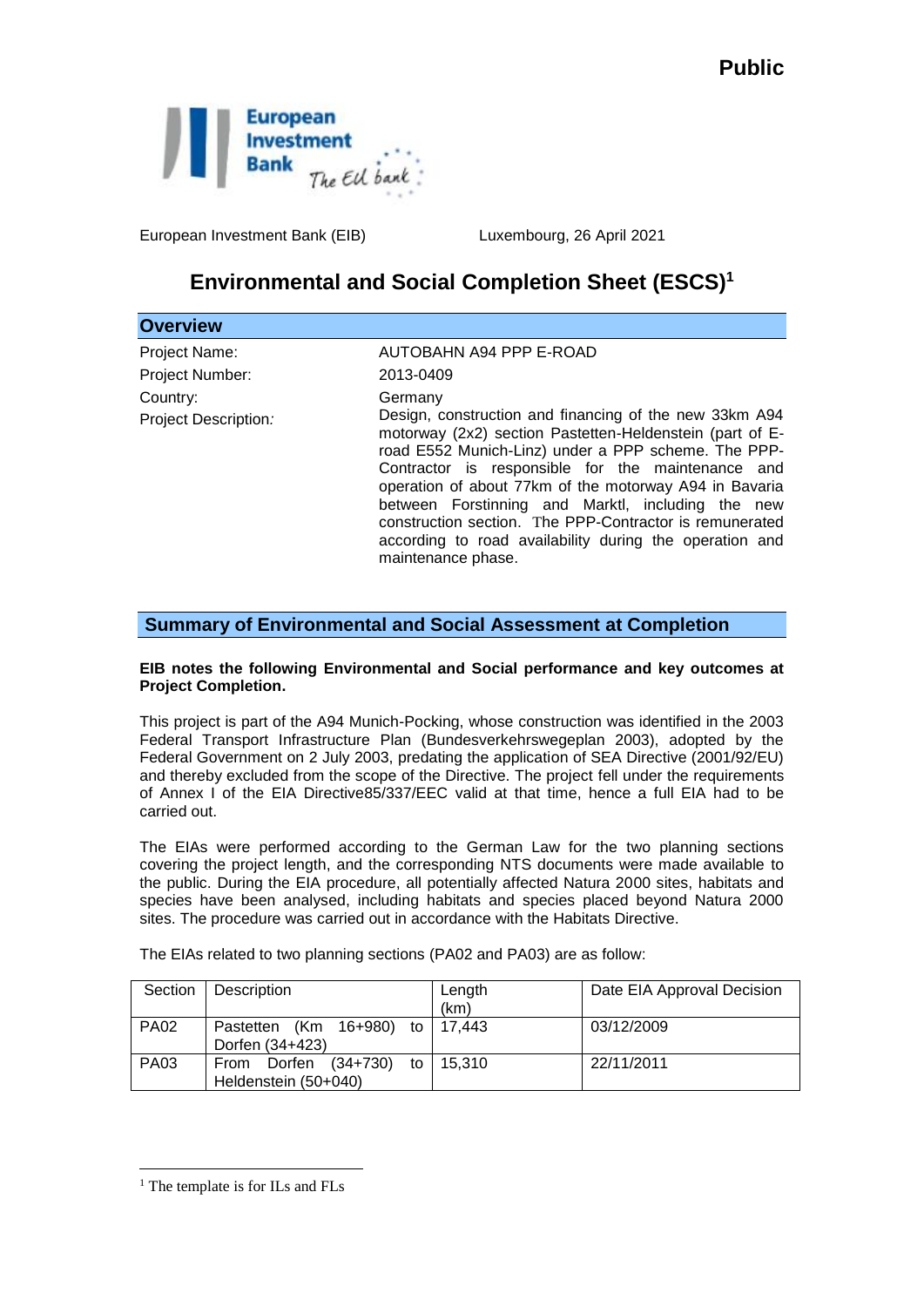

European Investment Bank (EIB) Luxembourg, 26 April 2021

In January 2016, the Bank received confirmation of the irrevocability of the approval decisions guaranteeing that the small-scope plan amendment pending in the project were solved, and therefore enabling the disbursement. The Government of Upper Bavaria approved the said amendments of the EIAs, summarised as follow:

| Section     | Description of the amendment                                   | Date EIA amendment       |
|-------------|----------------------------------------------------------------|--------------------------|
| affected    |                                                                | <b>Approval Decision</b> |
| <b>PA03</b> | Dorfen - Heldenstein section                                   | 15/12/2015               |
|             | Additional land acquisition for a subordinate network of       |                          |
|             | paths and noise protection walls for Mainbach                  |                          |
| <b>PA03</b> | Amendment of the alignment near structure K49/2s   26/11/2015  |                          |
|             | and junction of A94with B12/St 2084                            |                          |
| <b>PA03</b> | Construction of a temporary bridge over the Goldach 27/11/2015 |                          |
|             | Dorfen - Heldenstein section.                                  |                          |

Construction of the project started on 1 February 2016 as planned and finalised on 30 September 2019, a month ahead of schedule. The road was opened to traffic on 1 October 2019 and the concession will run until the 31 January 2046.

The promoter has implemented the mitigation and protecting measures in accordance to the EIAs approved by the Government of Upper Bavaria (Regierung von Oberbayern). The project crosses three Natura 2000 areas and is in a close vicinity of another Natura 2000 area as listed below:

| Natura 2000 site           | Code      | Type                          | <b>Project section</b> |
|----------------------------|-----------|-------------------------------|------------------------|
| Strogn mit Hammerbach und  | DE7637371 | Habitats Directive Site (SCI) | <b>PA02</b>            |
| Köllinger Bächlein         |           |                               |                        |
| Isental mit Nebenbächen    | DE7739371 | Habitats Directive Site (SCI) | PA 02                  |
|                            |           |                               | <b>PA03</b>            |
| Mausohrkolonien<br>im      | DE7839371 | Habitats Directive Site (SCI) | <b>PA 02</b>           |
| Unterbayerischen Hügelland |           |                               | <b>PA03</b>            |
| Innauen und Leitenwälder   | DE        | Habitats Directive Site (SCI) | Vicinity<br>the        |
|                            | 7939301   |                               | project                |

The conservation status of the relevant habitats and species remains stable. Therefore, the effects of the project within the Natura network are not significant.

The impacts of the site during project implementation were standard for this type and size of project, such as increased noise and vibration levels. The promoter implemented the mitigation measures required by the relevant EIAs, including:

 General flora and fauna: design of passageways and bridging areas, taking into account fauna criteria and employing nature-based designs to avoid cutting and separation effect, wildlife fences on both sides, where required.